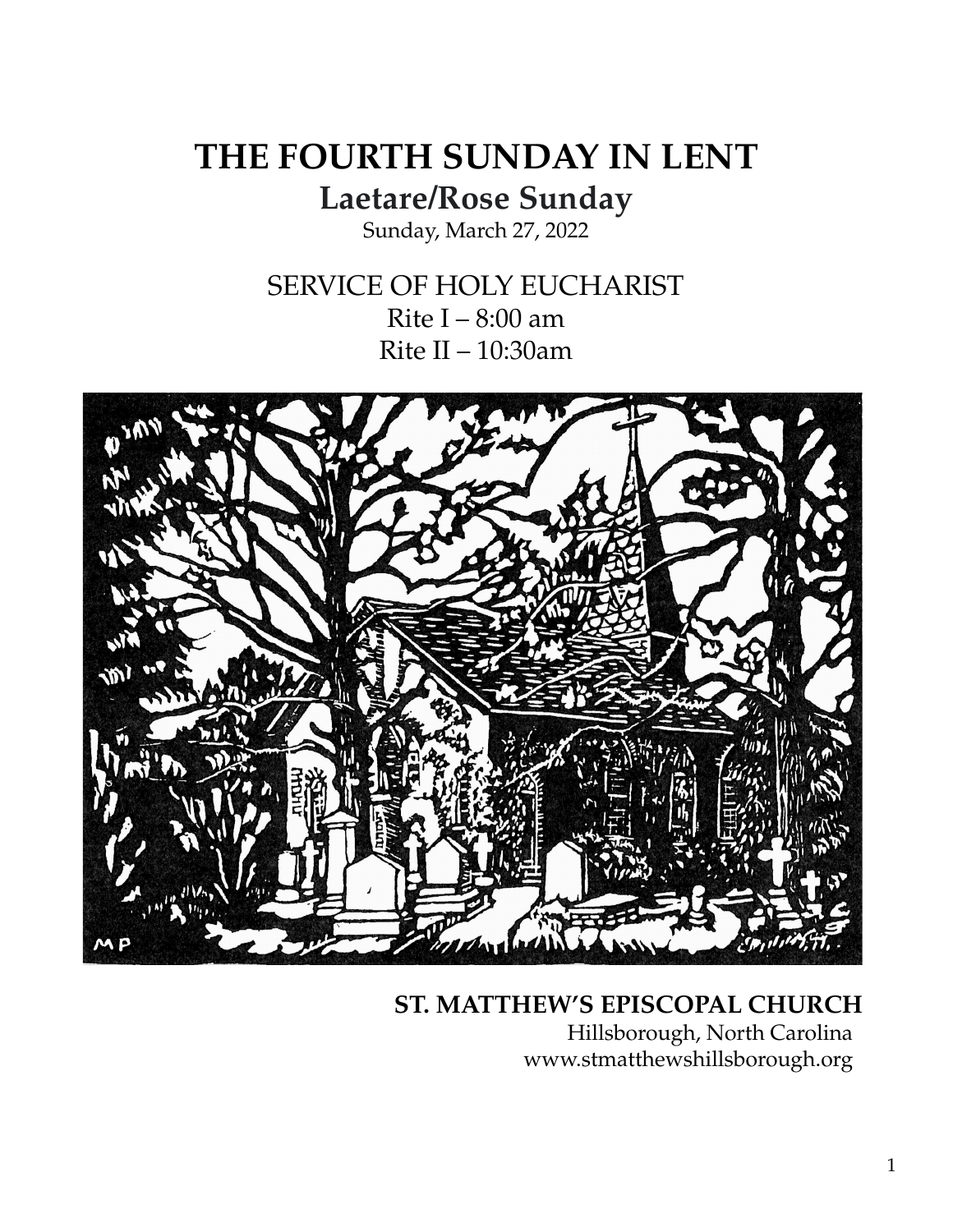## **HOLY EUCHARIST RITE I – 8:00am**

### **THE WORD OF GOD**

| +THE ACCLAMATION                           |                                                                                          | <b>BCP, 319</b>                  |  |
|--------------------------------------------|------------------------------------------------------------------------------------------|----------------------------------|--|
| PENITENTIAL ORDER Kneeling as you are able |                                                                                          | BCP, 319                         |  |
| <b>KYRIE</b>                               |                                                                                          | BCP, 324                         |  |
| +THE COLLECT OF THE DAY                    |                                                                                          | BCP, 167                         |  |
| <b>THE LESSONS</b>                         |                                                                                          |                                  |  |
| Old Testament                              |                                                                                          | Joshua 5:9-12                    |  |
| Psalm                                      |                                                                                          | Psalm 32; Beati quorum; BCP, 624 |  |
| New Testament                              |                                                                                          | 2 Corinthians 5:16-21            |  |
| +Gospel                                    |                                                                                          | Luke 15:1-3; 11b-32              |  |
| Gospeller<br>People                        | The Holy Gospel of our Lord Jesus Christ according to Luke.<br>Glory be to thee, O Lord. |                                  |  |
| The Gospel is proclaimed.                  |                                                                                          |                                  |  |
| Gospeller<br>People                        | The Gospel of the Lord.<br>Praise be to thee, O Christ.                                  |                                  |  |
| <b>THE SERMON</b>                          |                                                                                          |                                  |  |
| +THE NICENE CREED                          |                                                                                          | <b>BCP, 326</b>                  |  |
| +THE PRAYERS OF THE PEOPLE                 |                                                                                          | See Bulletin Pg. 4               |  |
| +THE PEACE                                 |                                                                                          | <b>BCP, 332</b>                  |  |
| <b>WELCOME &amp; ANNOUNCEMENTS</b>         |                                                                                          |                                  |  |
| THE HOLY COMMUNION                         |                                                                                          |                                  |  |
| +THE GREAT THANKSGIVING                    |                                                                                          | BCP, 340                         |  |
| Sanctus                                    |                                                                                          | BCP, 341                         |  |
| The Lord's Prayer                          |                                                                                          | BCP, 336                         |  |
| The Breaking of the Bread                  |                                                                                          | BCP, 337                         |  |
| Agnus Dei                                  |                                                                                          | <b>BCP, 337</b>                  |  |
| Prayer of Humble Access                    |                                                                                          | <b>BCP, 337</b>                  |  |
| Post-Communion Prayer                      |                                                                                          | BCP, 339                         |  |
| <b>BLESSING &amp; DISMISSAL</b>            |                                                                                          | <b>BCP, 339</b>                  |  |
|                                            |                                                                                          | 2                                |  |

+ Indicates stand as you are able. BCP – *The Book of Common Prayer* (Burgundy) Hymns - *The Hymnal 1982* (Blue) S – Service Music in front of *The Hymnal 1982* (Blue) WLP - *Wonder, Love, and Praise* (Green)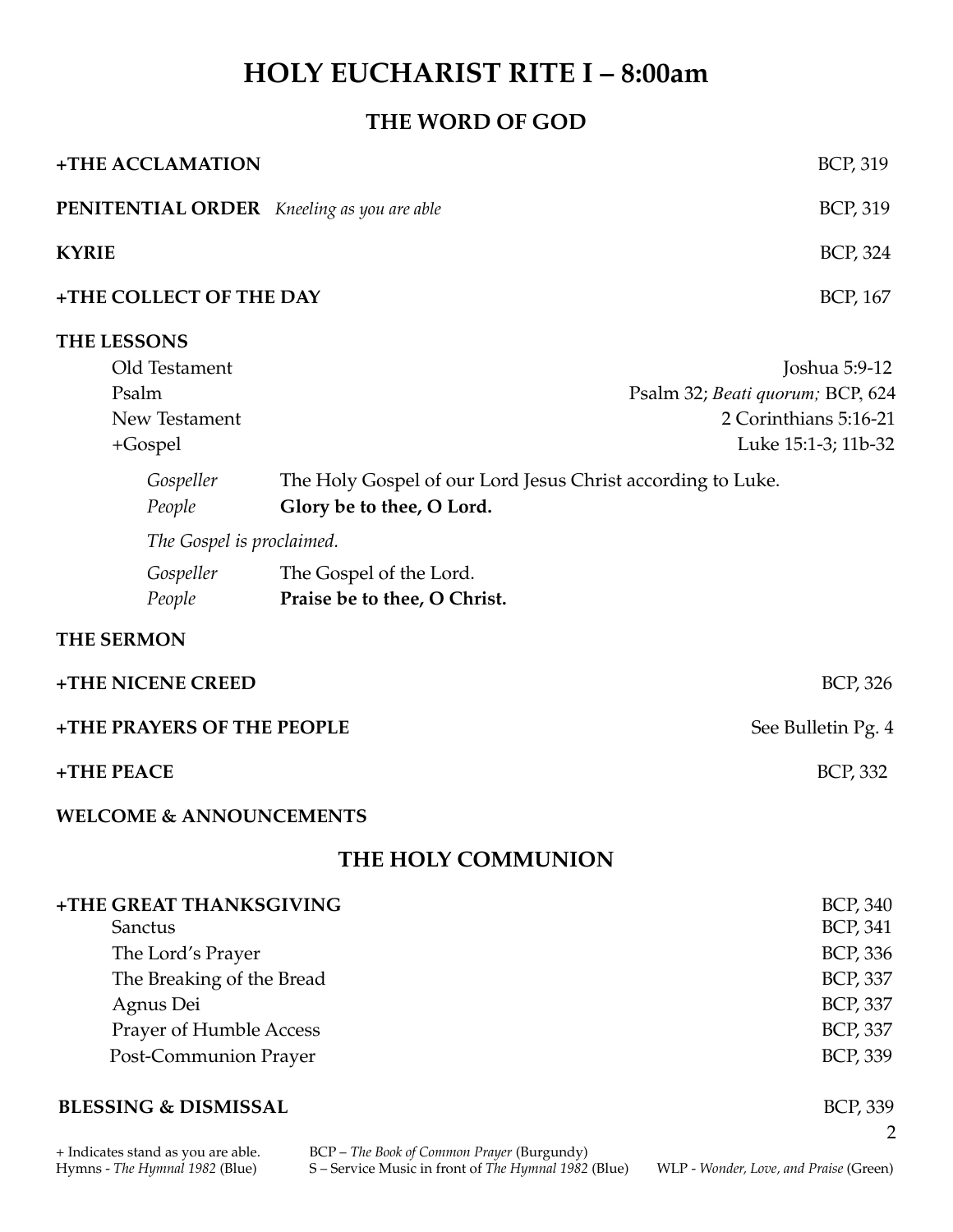## **HOLY EUCHARIST RITE II – 10:30am**

**VOLUNTARY** Prelude from *Prelude, Fugue, and Variation*; César Franck

**LITURGICAL NOTE** The Fourth Sunday of Lent is often referred to as Laetare or Rose Sunday. It is similar to Gaudete Sunday in Advent. The term is derived from the opening words of the Latin Mass, "Rejoice (Laetare) Jerusalem" (Is 66:10). The church is called to joyful anticipation of the victory to be won. This joyful theme provides a glimmer of hope in the midst of the penitential season of Lent. In some parishes, rose-colored vestments, which express the change of tone in the Lenten observance, may be worn by the clergy. In other places, pink roses adorn the altar.

#### **THE WORD OF GOD**

| +HYMN IN PROCESSION, No. 690                                                                                                                                                           | Cwm Rhondda                                 |
|----------------------------------------------------------------------------------------------------------------------------------------------------------------------------------------|---------------------------------------------|
| +THE ACCLAMATION<br>Priest<br>Bless the Lord who forgives all our sins.<br>His mercy endures forever.<br>People                                                                        | <b>BCP, 351</b>                             |
| <b>PENITENTIAL ORDER</b> Kneeling as you are able                                                                                                                                      | <b>BCP, 351</b>                             |
| KYRIE, No. S-88                                                                                                                                                                        | McNeil Robinson                             |
| +THE COLLECT OF THE DAY                                                                                                                                                                | <b>BCP, 219</b>                             |
| <b>THE LESSONS</b>                                                                                                                                                                     |                                             |
| Old Testament                                                                                                                                                                          | Joshua 5:9-12                               |
| Psalm                                                                                                                                                                                  | 32; Beati quorum; St. Martin's Psalter      |
| The antiphon is sung by the choir $\varepsilon$ congregation at the beginning and end of the Psalm.<br>right-eous and re - joice $\equiv$<br>in<br>Be glad you<br>the<br>New Testament | $\bullet$<br>Lord.<br>2 Corinthians 5:16-21 |
| $\pm$ Coenel Acclamation                                                                                                                                                               |                                             |

+Gospel Acclamation

*The congregation & choir sing the acclamation twice; a cantor or choir sings the verse.*

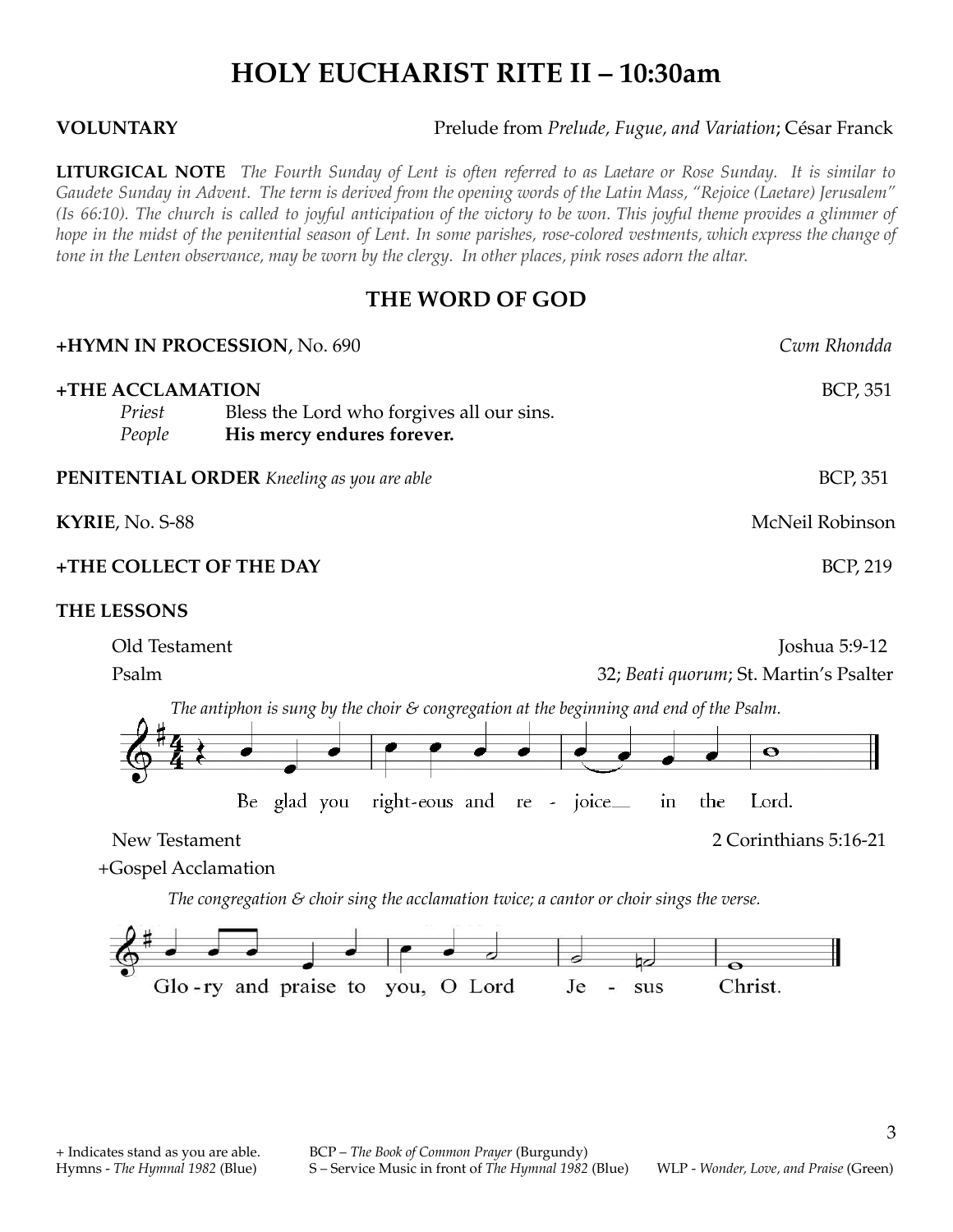| Gospeller | The Holy Gospel of our Lord Jesus Christ according to Luke. |
|-----------|-------------------------------------------------------------|
| People    | <b>Glory to you, Lord Christ.</b>                           |

*The Gospel is proclaimed.*

| Gospeller | The Gospel of the Lord.     |
|-----------|-----------------------------|
| People    | Praise to you, Lord Christ. |

#### **THE SERMON**

#### **+THE NICENE CREED** BCP, 358

#### **+THE PRAYERS OF THE PEOPLE**

Father, we pray for your holy Catholic Church;

**That we all may be one.**

Grant that every member of the Church may truly and humbly serve you;

**That your Name may be glorified by all people.**

We pray for all bishops, priests, and deacons, especially Michael, Sam, and Anne;

**That they may be faithful ministers of your Word and Sacraments.**

We pray for all who govern and hold authority in the nations of the world;

#### **That there may be justice and peace on the earth.**

Give us grace to do your will in all that we undertake;

#### **That our works may find favor in your sight.**

Have compassion on those who suffer from any grief or trouble;

### **That they may be delivered from their distress.**

Give to the departed eternal rest;

#### **Let light perpetual shine upon them.**

We praise you for your saints who have entered into joy;

### **May we also come to share in your heavenly kingdom.**

Let us pray for our own needs and those of others.

We remember especially this day: Mildred, Lois, Tom, Molly, Jim, Ann, Anne, Daisy, Tom, Champe, Keyon, Andy & Barrie, Carol, Janice, Kathy, Suzanne, Sandy, Ed & Mary Ann, Jim, Nancy & Don, and Cheryl.

I invite your personal prayers, intercessions, and thanksgivings, either silently or aloud.

*The Celebrant concludes with a Collect.*

#### **+THE PEACE** BCP, 360

*Priest* The peace of the Lord be always with you. *People* **And also with you.**

### **WELCOME & ANNOUNCEMENTS**

4